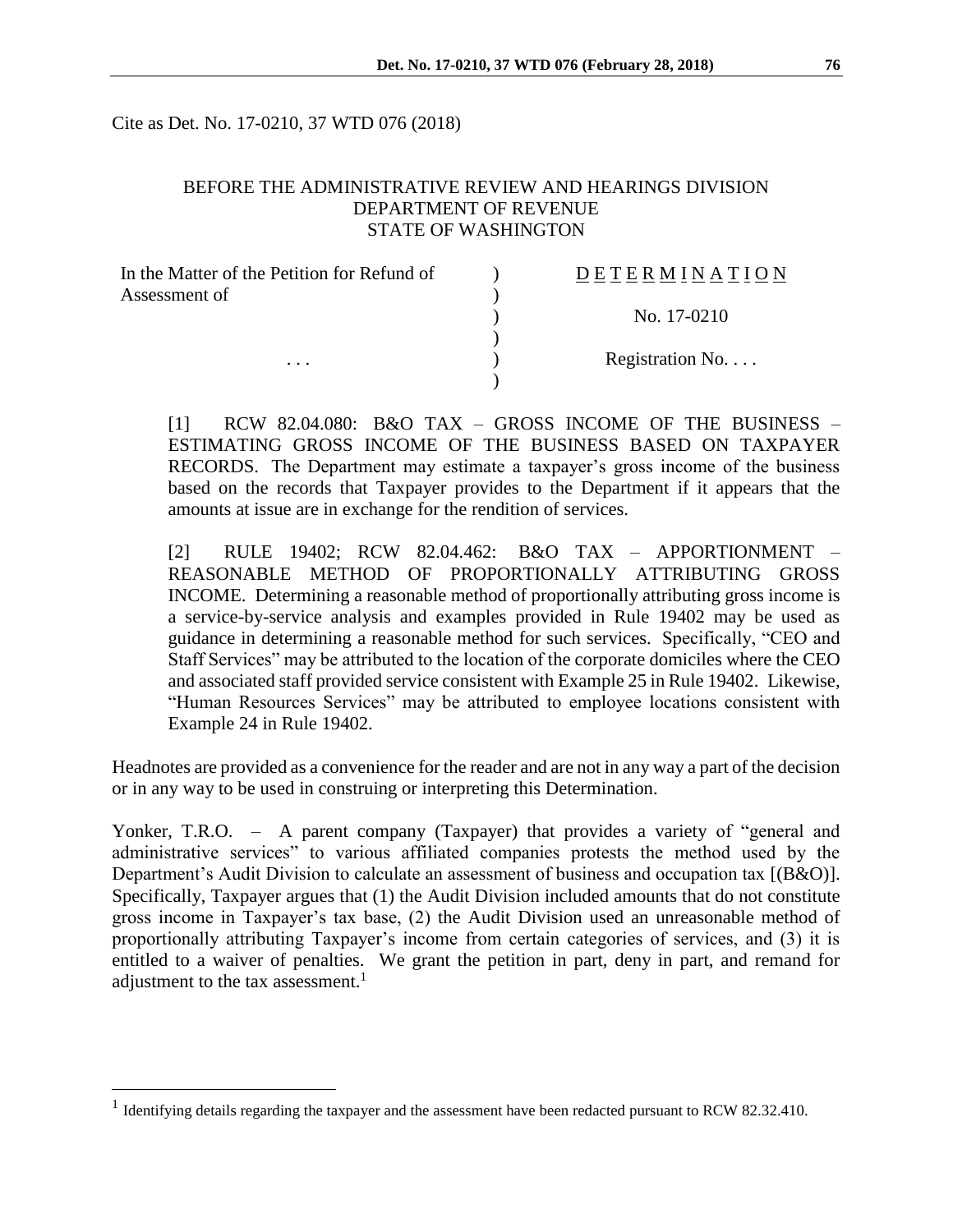#### ISSUES

- 1. When estimating Taxpayer's income under RCW 82.32.100(1), did the Audit Division include amounts that did not constitute "gross income of the business" under RCW 82.04.080?
- 2. Under RCW 82.04.462 and WAC 458-20-19402, did the Audit Division use a reasonable method of proportionally attributing gross income for all categories of Taxpayer's services when calculating Taxpayer's Washington tax liability?
- 3. Under RCW 82.32A.020, RCW 82.32.105, and WAC 458-20-228, is Taxpayer entitled to a waiver of penalties?

# FINDINGS OF FACT

. . . (Taxpayer) is [an out-of-state] limited liability company that provides "general and administrative services" to various affiliated companies (collectively, Affiliates), which sell paper and related products. Taxpayer and all of the Affiliates are domiciled outside of Washington, but the Affiliates each make retail and/or wholesale sales in Washington.

Specifically, Taxpayer represented that in exchange for recovery of its service costs, through "intercompany transactions," Taxpayer provided the following broad categories of service to its Affiliates during the relevant time period:

- Corporate Governance/Compliance Taxpayer represented its staff handled various compliance issues, such as ethics training, environmental regulatory matters, and documentation retention, for the Affiliates.
- CEO & Staff Taxpayer represented that Taxpayer and the Affiliates had common corporate officers and support staff, and that Taxpayer and the Affiliates shared in the expense of paying corporate officers and support staff salaries, and other related expenses.
- Finance and Accounting (Including Tax) Taxpayer represented that its staff provided centralized financial and accounting services for the Affiliates, including the filing of tax returns and other financial management duties. Taxpayer also represented that some Affiliates maintained a small "skeleton crew" of staff that provided some localized finance and accounting services to those Affiliates.
- Government/Public Affairs Taxpayer represented that its staff oversaw, on behalf of the Affiliates, state legislative and lobbying efforts. Taxpayer also represented that its staff provided centralized media and communications services for the Affiliates.
- Human Resources Taxpayer represented that its staff provided traditional human resource services, such as hiring employees and medical benefit counseling, for the Affiliates. Taxpayer also represented that some Affiliates maintained a small "skeleton crew" of staff that provided some localized human resources services to those Affiliates.
- Procurement Taxpayer represented that its staff provided centralized purchasing services for the Affiliates. Taxpayer represented that some larger Affiliates may have procurement staff for local purchases in addition to the centralized services Taxpayer's staff provided to the Affiliates.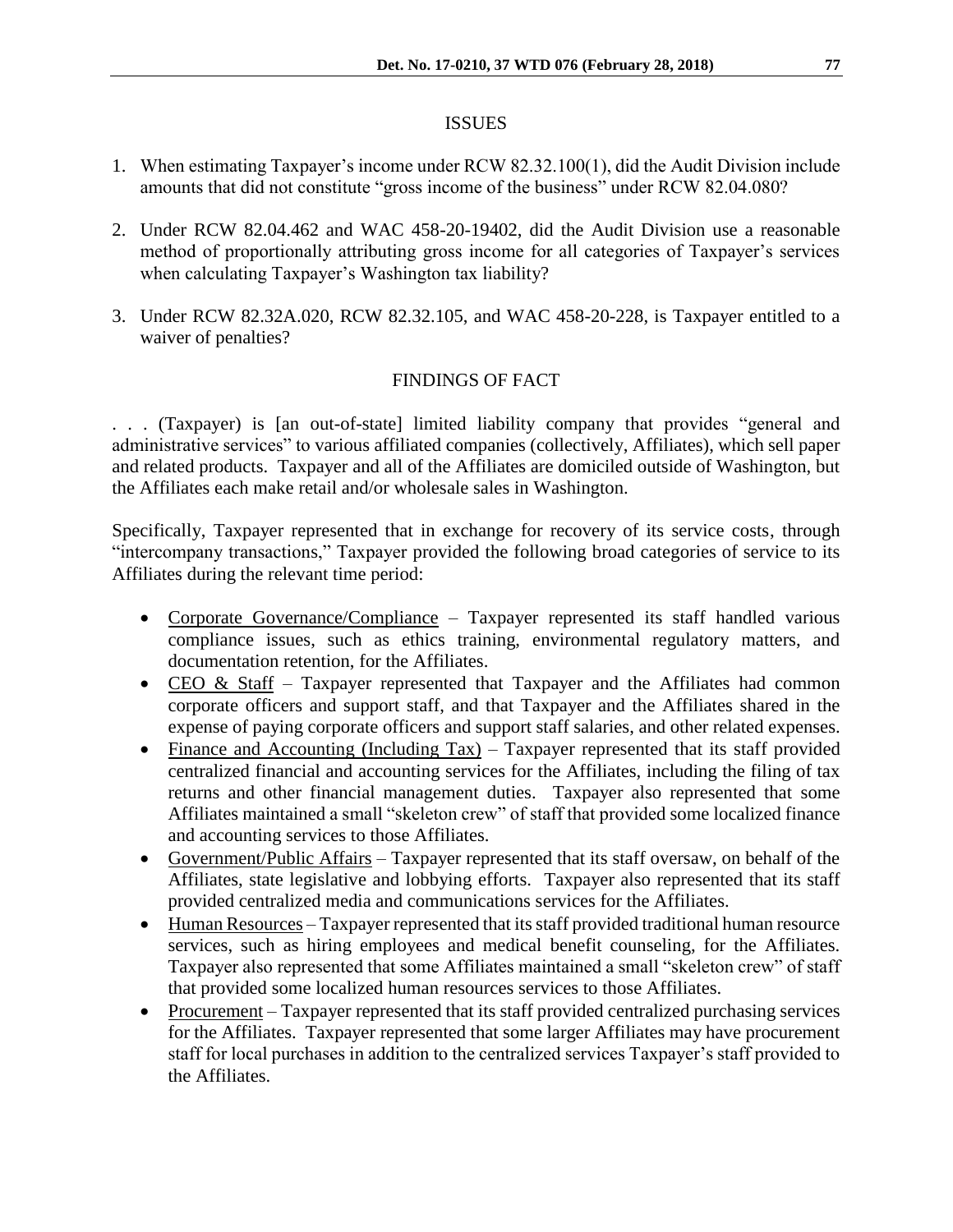- Other Corporate Services Taxpayer represented that it did not have complete information on all the services that fell into this category. Taxpayer speculated that such things as centralized mailroom services, the company car program, the corporate aircraft program, and other miscellaneous services were all included in this service category.
- Corporate Strategy  $& Development Taxpayer represented that its staff provided$ centralized business planning, corporate organization and reorganization services, and helped develop nationwide sales strategies for the Affiliates.
- Legal Taxpayer represented that its legal staff, including attorneys and legal support staff, provided legal support and advice to the Affiliates in a wide range of legal issues. Taxpayer also represented that the income from this category of service also included recovery of Taxpayer's costs for seeking the services of outside legal services.

Beginning with its September 2007 combined excise tax return, Taxpayer began reporting "no business," and, as a result, reported no tax liability in Washington from that time. On October 3, 2011, the Department issued a letter to Taxpayer stating the following:

Your Washington State Department of Revenue tax reporting account was closed effective June 30, 2011.

The account was closed because you did not report any gross income or file a return in the last two years. Accounts with no indication of taxable activity occurring in the last two years are administratively closed. (WAC 458-20-101(14)).

In 2016, the Department's Audit Division found that Taxpayer had taxable business activity in Washington after the administrative closure of Taxpayer's tax reporting account. The Audit Division then commenced a review of Taxpayer's books and records for the time period of January 1, 2012, through June 30, 2016, (audit period) to determine Taxpayer's tax liability in Washington. Taxpayer provided limited documentation to the Audit Division during that review. The Audit Division derived Taxpayer's gross income amount from a document, referred to as "Schedule M," which Taxpayer represented was a list of intercompany transaction amounts Taxpayer received from the Affiliates during the audit period, separated into various categories of services. The Audit Division then took that gross income amount and employed one method of proportionally attributing all of Taxpayer's gross income from all services to Washington based on the proportion of the Affiliates' product sales that were delivered to Washington.

On October 17, 2016, as a result of the Audit Division's review, the Department issued a tax assessment for  $\$\ldots$ , which included  $\$\ldots$  in service and other activities B&O tax, a  $\$\ldots$ delinquent penalty, a \$ . . . five-percent assessment penalty, and \$ . . . in interest. Taxpayer subsequently requested review of the tax assessment.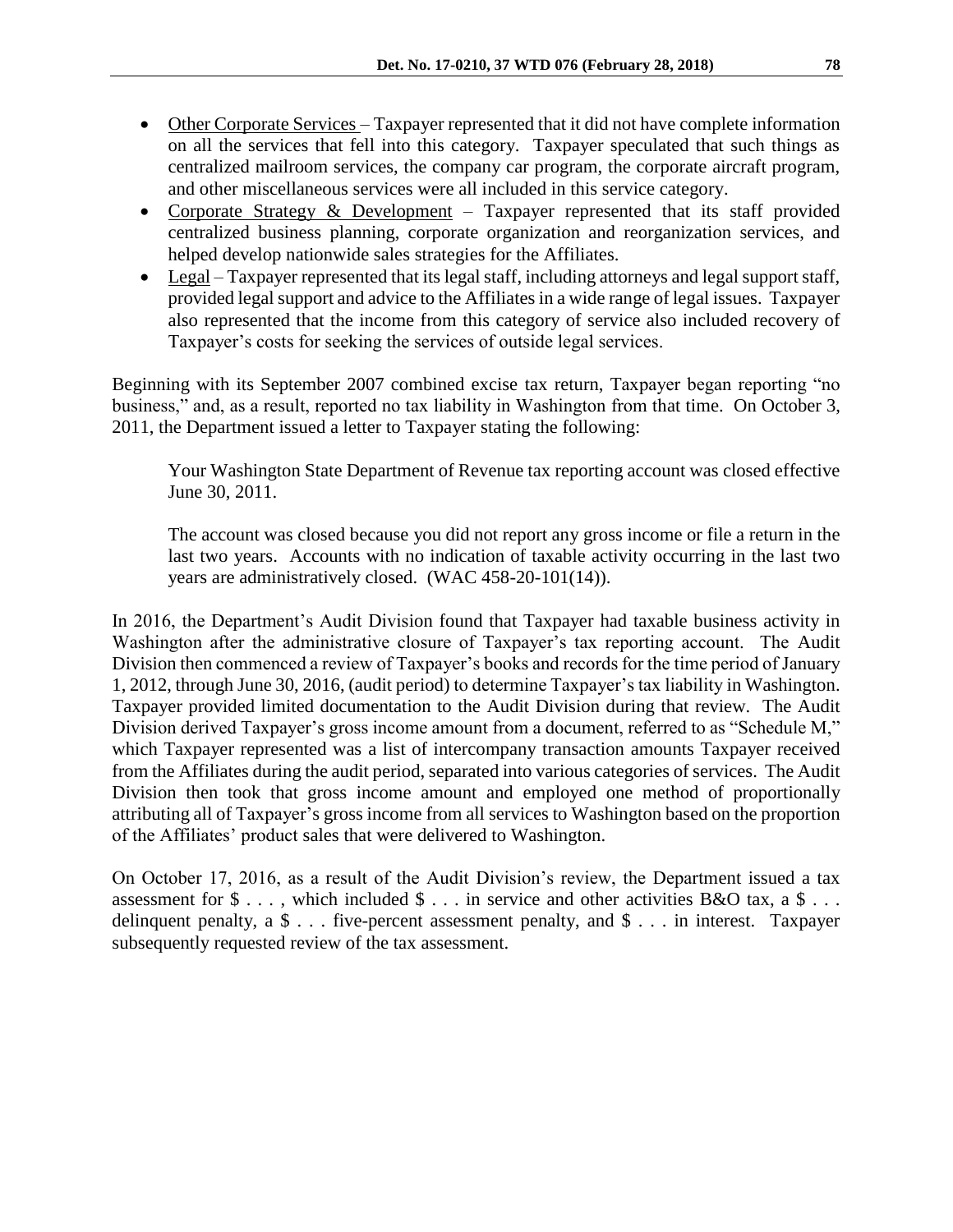# ANALYSIS

In Washington, "there is levied and collected from every person that has a substantial nexus with this state a tax for the act or privilege of engaging in business activities." RCW 82.04.220. Taxpayer does not dispute that it has nexus with Washington, and is, therefore, generally subject to B&O tax in Washington. The B&O tax measure is "the application of rates against value of products, gross proceeds of sales, or gross income of the business, as the case may be." *Id.* The rate used is determined by the type of activity in which a taxpayer engages. *See generally* chapter 82.04 RCW. Income from any business activity that is not expressly classified in Chapter 82.04 RCW is taxed under the service and other activities B&O tax classification. RCW 82.04.290(2). There is no dispute that Taxpayer's business activity is subject to service and other activities B&O tax. There is also no dispute that Taxpayer's business activity is also taxable in other states.

RCW 82.04.460, which addresses when income is taxable in both Washington and another state, requires that income from business activity taxable under the service and other activities B&O tax classification be apportioned "to this state, in accordance with RCW 82.04.462, that portion of the [taxpayer's] apportionable income derived from business activities performed within this state."

To determine taxable income in such cases, a taxpayer's total apportionable income is multiplied by a fraction referred to as the "receipts factor." RCW 82.04.462(3)(a). The numerator of the receipts factor is Washington apportionable receipts and the denominator is the worldwide apportionable receipts minus any "throw-out income". *See id.*; WAC 458-20-19402(402). In essence, the receipts factor becomes the percentage by which a taxpayer's gross income is multiplied to derive the portion of that taxpayer's total gross income that is taxable in Washington. Taxpayer challenges (1) the total gross income that the Audit Division used to calculate Taxpayer's taxable income in Washington, and (2) the method used by the Audit Division to determine the receipts factor that was applied to that total gross income. We address each issue in turn.

1. Amount of Gross Income of the Business

RCW 82.04.290(2)(a) states that service and other activities B&O tax is equal to the "gross income of the business multiplied by the rate of 1.5 percent." RCW 82.04.080(1) defines "gross income of the business" to mean the following:

[T]he value proceeding or accruing by reason of the transaction of the business engaged in and includes gross proceeds of sales, compensation for the rendition of services, gains realized from trading in stocks, bonds, or other evidences of indebtedness, interest, discount, rents, royalties, fees, commissions, dividends, and other emoluments however designated, all **without any deduction on account of the cost of tangible property sold, the cost of materials used, labor costs, interest, discount, delivery costs, taxes, or any other expense whatsoever paid or accrued** and without any deduction on account of losses.

(Emphasis added). Essentially, a taxpayer's tax liability is based on its gross income without any deduction for its business costs. Here, during the Audit Division's review, Taxpayer provided one document, Schedule M, that included total amounts, by category of service, received by Taxpayer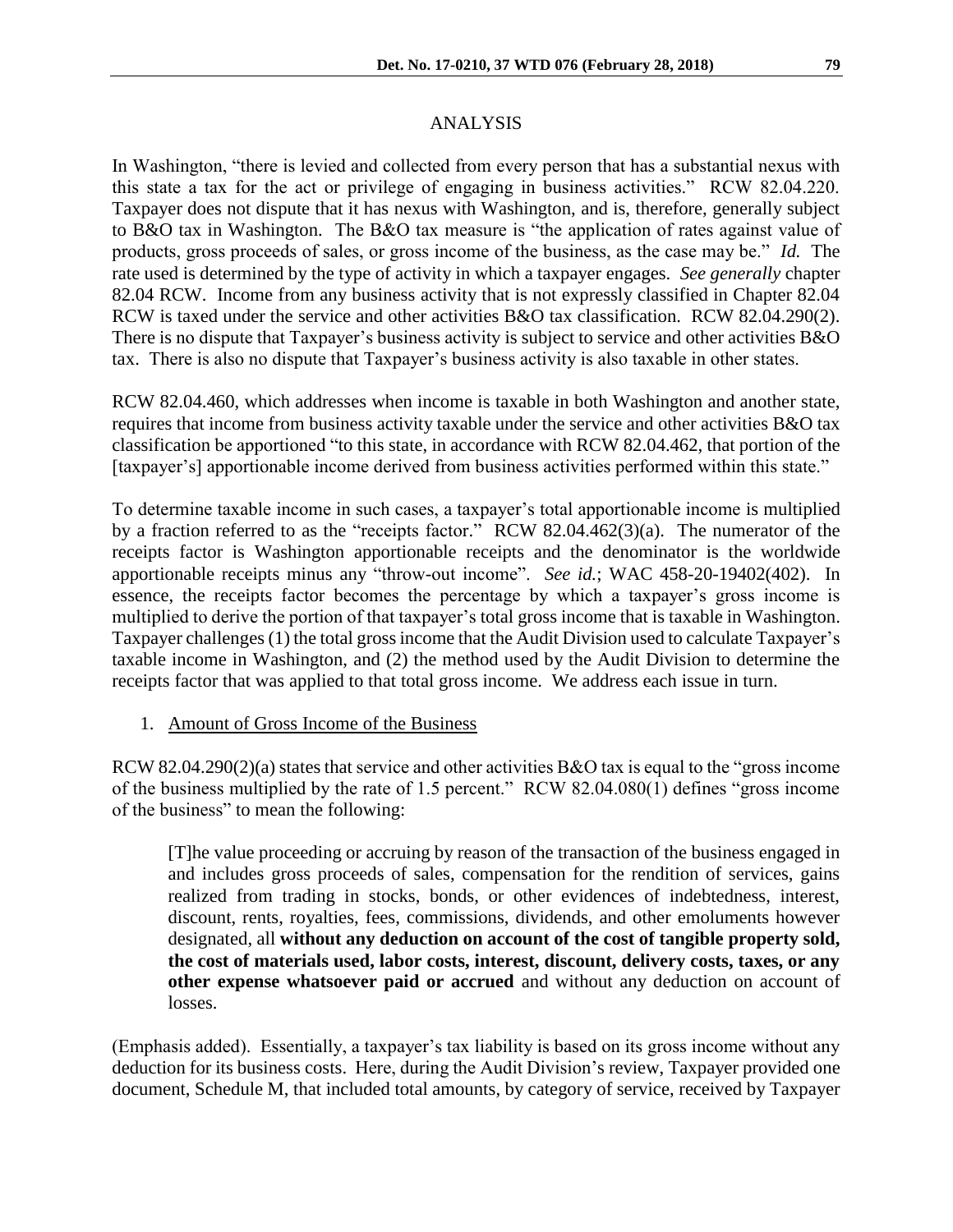as "intercompany transfers" from the Affiliates. The Audit Division relied on these amounts as Taxpayer's "gross income of the business" when it calculated Taxpayer's tax liability. RCW 82.32.100(1) authorizes the Department to "proceed, in such manner as it may deem best, to obtain facts and information on which to base its estimate of the tax" when a taxpayer does not provide complete documentation. Therefore, the Audit Division was authorized to proceed with estimating Taxpayer's tax liability based on the available information contained in Schedule M in the absence of complete documentation.

On review, Taxpayer argues that the amounts contained in Schedule M did not accurately represent the Taxpayer's gross income. In support of its argument, Taxpayer provided an updated Schedule M. Taxpayer explained that the difference between the amounts in the original Schedule M and the reduced amounts in its updated Schedule M is due to the removal of intercompany transaction amounts related to (1) the "CEO & Staff" category of service, and (2) amounts recorded under the business description "Corporate" that Taxpayer allocated to itself – as opposed to one of the Affiliates – for Taxpayer's own share of the intercompany corporate expenses.

Regarding the first category of "CEO & Staff" intercompany transactions, we conclude that such amounts are properly included in Taxpayer's "gross income of the business" as defined under RCW 82.04.080. This is because such "CEO & Staff" intercompany transactions are "compensation for the rendition of services" performed by Taxpayer for the Affiliates. Therefore, the Audit Division correctly included such amounts in Taxpayer's gross income of the business for calculating Taxpayer's tax liability.<sup>2</sup>

Regarding the second category of "Corporate" amounts, the Audit Division stated on review that Taxpayer's explanation of that category of "Corporate" amounts was reasonable, and we have no reason to question that explanation. Accordingly, we conclude that such amounts are not "intercompany transactions" since they represent Taxpayer's own share of the intercompany corporate expenses, as opposed to amounts received from the other Affiliates to cover such intercompany corporate expenses. Therefore, these amounts should not be included as part of Taxpayer's estimated "gross income of the business" under RCW 82.32.100(1) and RCW 82.04.080, and should be removed from Taxpayer's tax base before calculating its tax liability.<sup>3</sup> We remand to the Audit Division to adjust Taxpayer's tax base to remove such amounts.

2. Receipts Factor

 $\overline{a}$ 

RCW 82.04.462(3)(b) provides for the following series of cascading steps for attributing apportionable income to Washington for the purpose of determining the numerator of the receipts factor:

<sup>&</sup>lt;sup>2</sup> However, as we discuss later in this determination, the "CEO & Staff" intercompany transactions are ultimately subject to a receipts factor of zero, resulting in no Washington B&O tax liability on the intercompany transactions associated with that category of service.

<sup>3</sup> It is unclear where Taxpayer obtains funds to pay for its own portion of shared expenses as Taxpayer represented that it receives no mark up on the intercompany transactions that Taxpayer receives from the Affiliates for their portion of the shared expenses.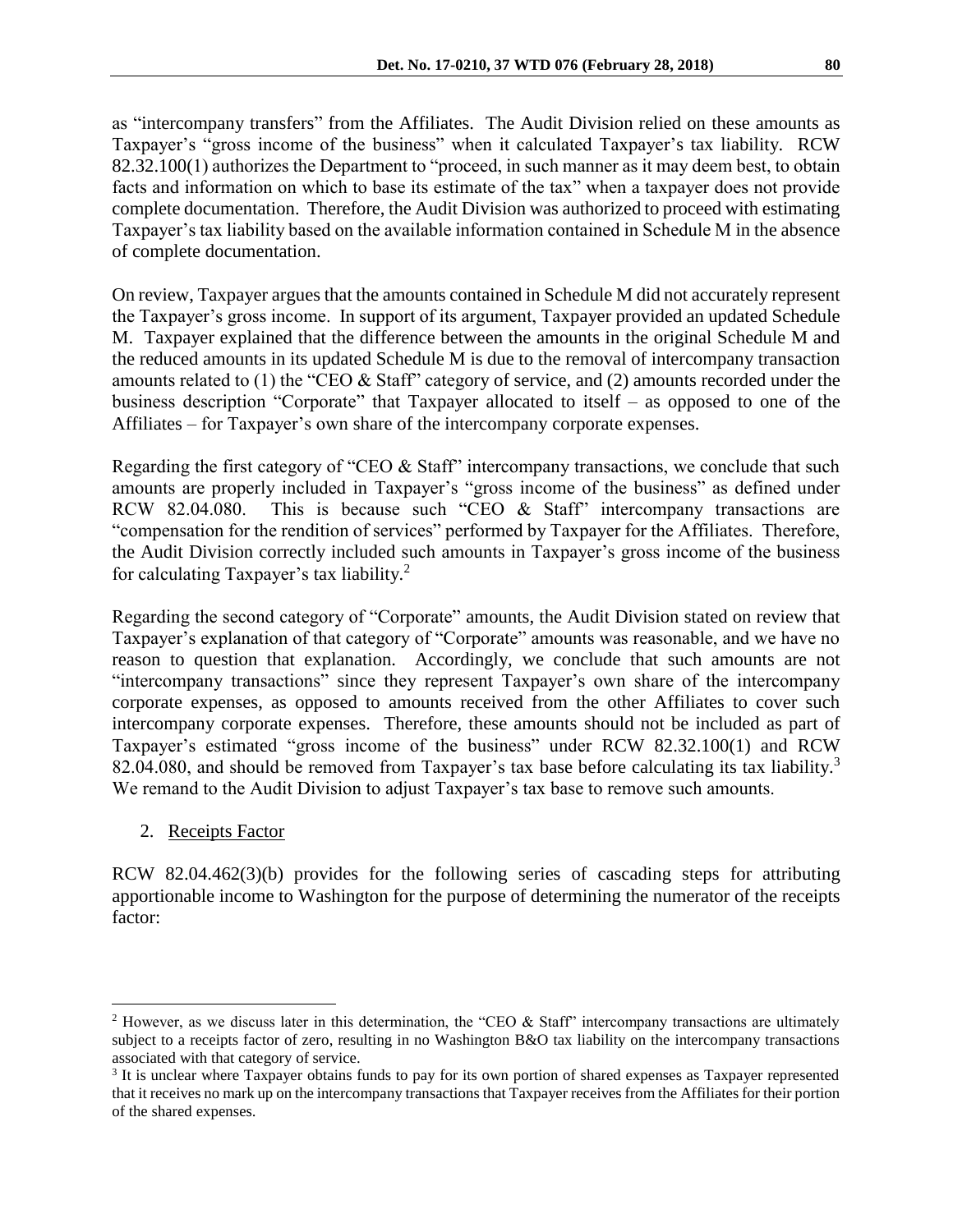[F]or purposes of computing the receipts factor, gross income of the business generated from each apportionable activity is attributable to the state:

(i) Where the customer received the benefit of the taxpayer's service or, in the case of gross income from royalties, where the customer used the taxpayer's intangible property. When a customer receives the benefit of the taxpayer's services or uses the taxpayer's intangible property in this and one or more other states and the amount of gross income of the business that was received by the taxpayer in return for the services received or intangible property used by the customer in this state can be reasonably determined by the taxpayer, such amount of gross income must be attributed to this state.

(ii) If the customer received the benefit of the service or used the intangible property in more than one state and if the taxpayer is unable to attribute gross income of the business under the provisions of (b)(i) of this subsection (3), gross income of the business must be attributed to the state in which the benefit of the service was primarily received or in which the intangible property was primarily used.

WAC 458-20-19402 (Rule 19402) is the Department's administrative rule implementing RCW 82.04.462.<sup>4</sup> Rule 19402(301) provides the following additional information regarding the attribution of apportionable income:

Receipts are attributed to states based on a cascading method or series of steps. The department expects that most taxpayers will attribute apportionable receipts based on (a)(i) of this subsection because the department believes that either the taxpayer will know where the benefit is actually received or a "reasonable method of proportionally attributing receipts" will generally be available. These steps are:

- (a) Where the customer received the benefit of the taxpayer's service  $\dots$ ;
	- (i) If a taxpayer can reasonably determine the amount of a specific apportionable receipt that relates to a specific benefit of the services received in a state, that apportionable receipt is attributable to the state in which the benefit is received. When a customer receives the benefit of the taxpayer's services in this and one or more other states and the amount of gross income of the business that was received by the taxpayer in return for the services received by the customer in this state can be reasonably determined by the taxpayer, such amount of gross income must be attributed to this state. This may be shown by application of **a reasonable method of proportionally attributing the benefit among states**. The result determines the receipts attributed to each state. Under certain situations, the use of data based on an attribution method specified in (b) through (f) of this subsection may also be a reasonable method of proportionally attributing receipts among states (see Examples 4 and 5 below).

 $\overline{a}$ 

<sup>4</sup> Rule 19402 was originally issued on an emergency basis on June 2, 2010. It was later amended a number of times on an emergency basis until [the first permanent version of the rule was filed on September 17, 2012].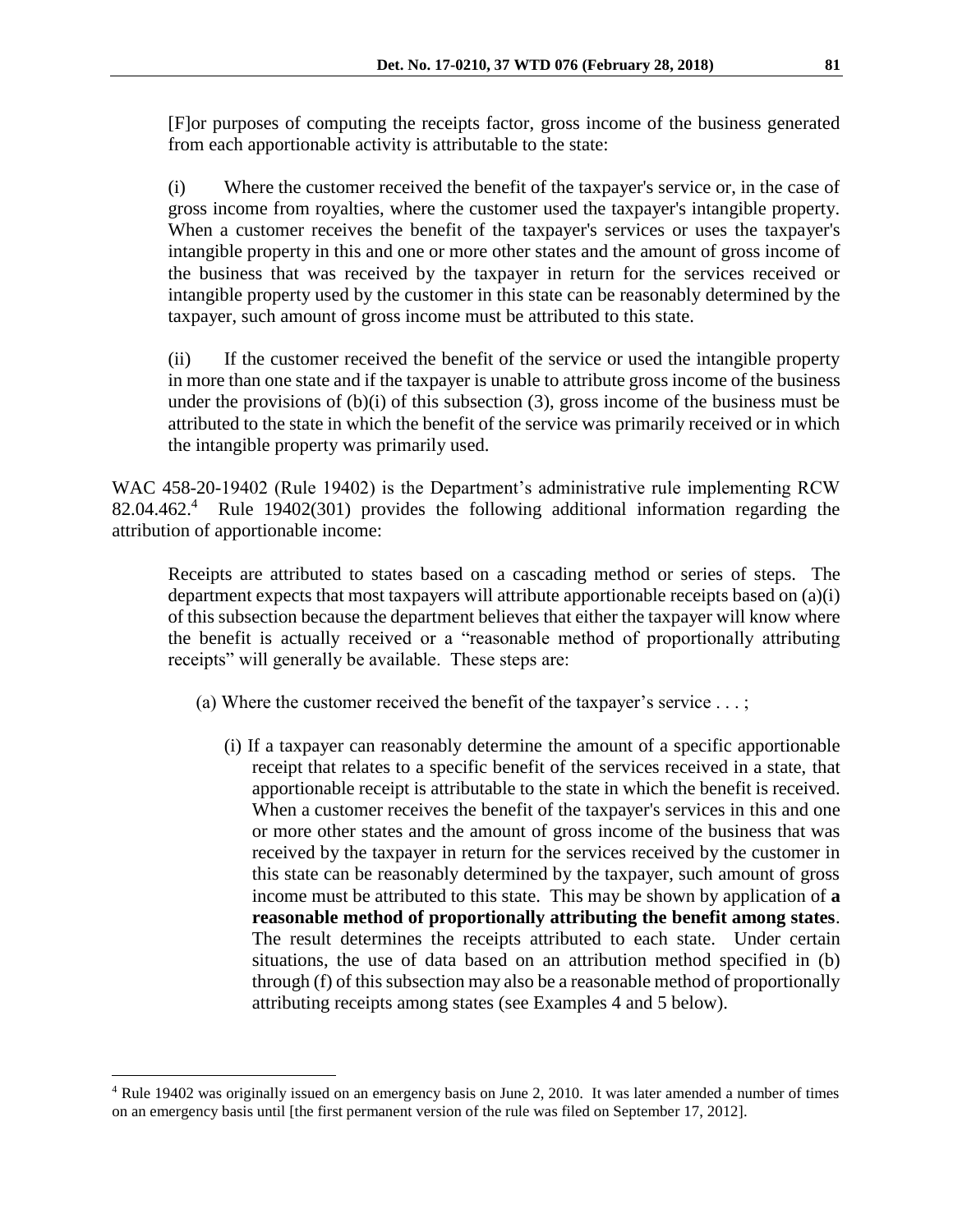(ii) If a taxpayer is unable to separately determine or use a reasonable method of proportionally attributing the benefit of the services in specific states under (a)(i) of this subsection, and the customer received the benefit of the service in multiple states, the apportionable receipt is attributed to the state in which the benefit of the service was primarily received. Primarily means, in this case, more than fifty percent.

(Emphasis added.) Rule 19402(301) goes on to describe additional cascading steps in the series that a taxpayer is to follow if either (a)(i) or (a)(ii) are not feasible. These additional steps mirror the steps described in RCW 82.04.462(3)(b)(iii) – (vii).

Here, Taxpayer and the Audit Division both agree that Taxpayer's gross income should be attributed consistent with RCW 82.04.462(3)(b)(i) and Rule 19402(301)(a)(i) to where Taxpayer's customers received the benefit of Taxpayer's services. Taxpayer and the Audit Division also agree that a "reasonable method of proportionally attributing" must be employed here to determine where the Affiliates received the benefit of Taxpayer's services. Rule 19402(106)(f) defines "reasonable method of proportionally attributing" as "a method of determining where the benefit of an activity is received and where the receipts are attributed that is uniform, consistent, and accurately reflects the market, and does not distort the taxpayer's market."

The "benefit of the taxpayer's service" is not defined in statute. Rule 19402(303), however, defines that term in a variety of ways, depending on the factual circumstances:

**Benefit of the service explained.** The first two steps (subsection  $(301)(a)(i)$  and (ii) of this rule) used to attribute apportionable receipts to a state are based on where the taxpayer's customer receives the benefit of the service. This subsection explains the framework for determining where the benefit of a service is received.

(a) **If the taxpayer's service relates to real property, then the benefit is received where the real property is located.** The following is a nonexclusive list of services that relate to real property:

- (i) Architectural;
- (ii) Surveying;
- (iii) Janitorial;
- (iv) Security;
- (v) Appraisals; and
- (vi) Real estate brokerage.

(b) **If the taxpayer's service relates to tangible personal property, then the benefit is received where the tangible personal property is located or intended/expected to be located.**

(i) Tangible personal property is generally treated as located where the place of principal use occurs. If the tangible personal property is subject to state licensing (e.g., motor vehicles), the principal place of use is presumed to be where the property is licensed; or

(ii) If the tangible personal property will be created or delivered in the future, the principal place of use is where it is expected to be used or delivered.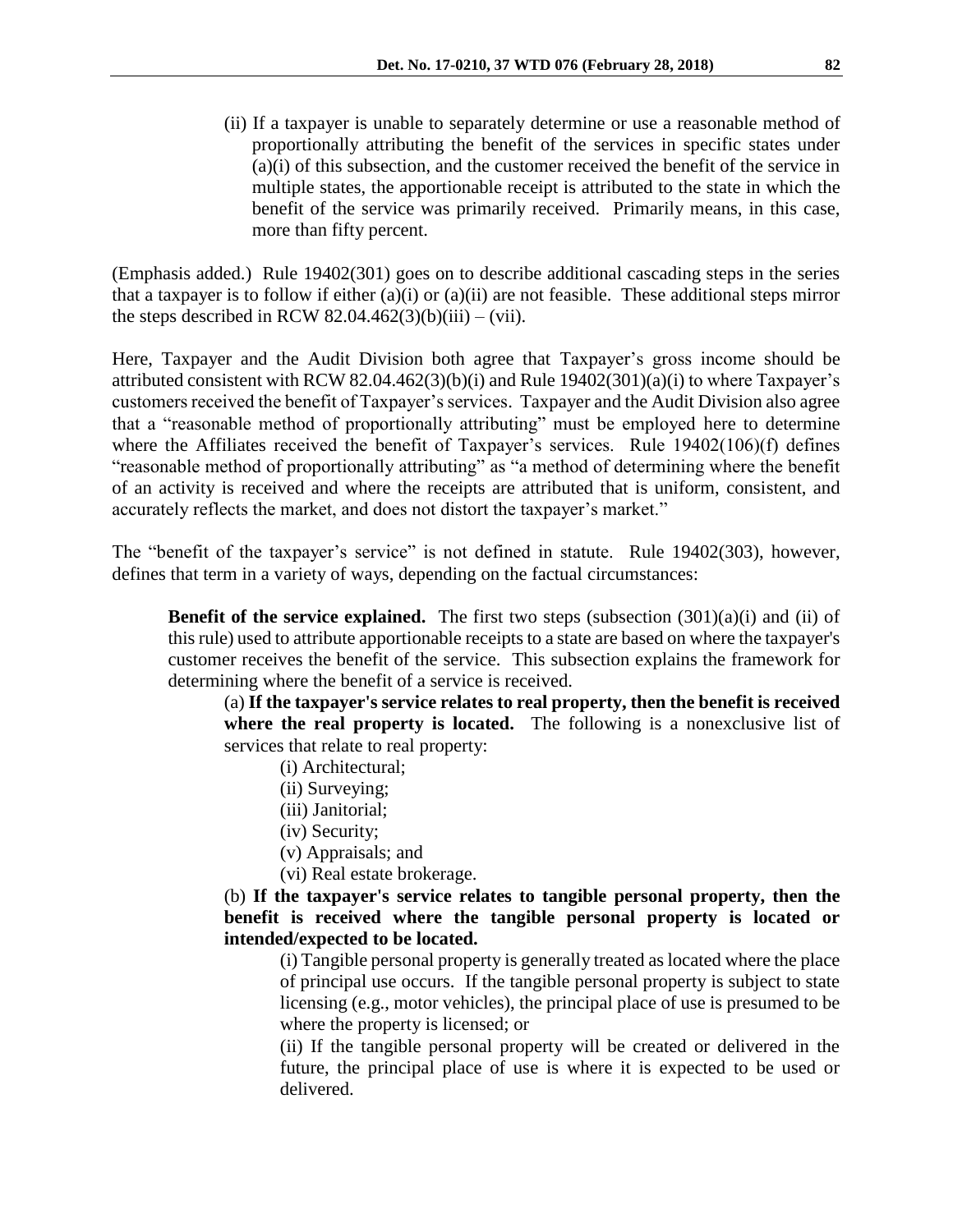(iii) The following is a nonexclusive list of services that relate to tangible personal property:

- (A) Designing specific/unique tangible personal property;
- (B) Appraisals;
- (C) Inspections of the tangible personal property;
- (D) Testing of the tangible personal property;
- (E) Veterinary services; and
- (F) Commission sales of tangible personal property.

(c) **If the taxpayer's service does not relate to real or tangible personal property, the service is provided to a customer engaged in business, and the service relates to the customer's business activities, then the benefit is received where the customer's related business activities occur.** The following is a nonexclusive list of business related services:

- (i) Developing a business management plan;
- (ii) Commission sales (other than sales of real or tangible personal property);
- (iii) Debt collection services;

(iv) Legal and accounting services not specific to real or tangible personal property;

(v) Advertising services; and

(vi) Theater presentations.

(Emphasis in original.) Thus, determining where the Affiliates receive the benefit of Taxpayer's services depends on the nature of the specific service, of which there are many categories in this case.

Here, the Audit Division attributed gross income to Washington based on the destination of sales made by the Affiliates. The Audit Division used this method for every category of service provided by Taxpayer to the Affiliates. In the Audit Division's words, "the services performed are in support of the overall affiliate business activity (sales of paper products). The services that they provide support product sales activity of affiliates, including some that don't have employees in WA." Taxpayer disagrees with this reasoning, stating that the Audit Division "has applied an overly simplistic and expansive interpretation" of Rule 19402. Taxpayer argues that a one-sizefits-all method is not appropriate in its case. We agree with Taxpayer.

Rule 19402(303) requires that the method for determining where a customer receives the benefit of a taxpayer's service depends on the specific service. Thus, if a taxpayer provides a variety of services, it follows that, to the extent that the various services can be reasonably distinguished, an individual examination of each service is required under Rule 19402 to determine where the benefit of each discrete service is received by the customer. Here, Taxpayer asserts this argument with respect to only [two] categories of services: (1) CEO & Staff, [and] (2) Human Resources. We address each category of service separately herein.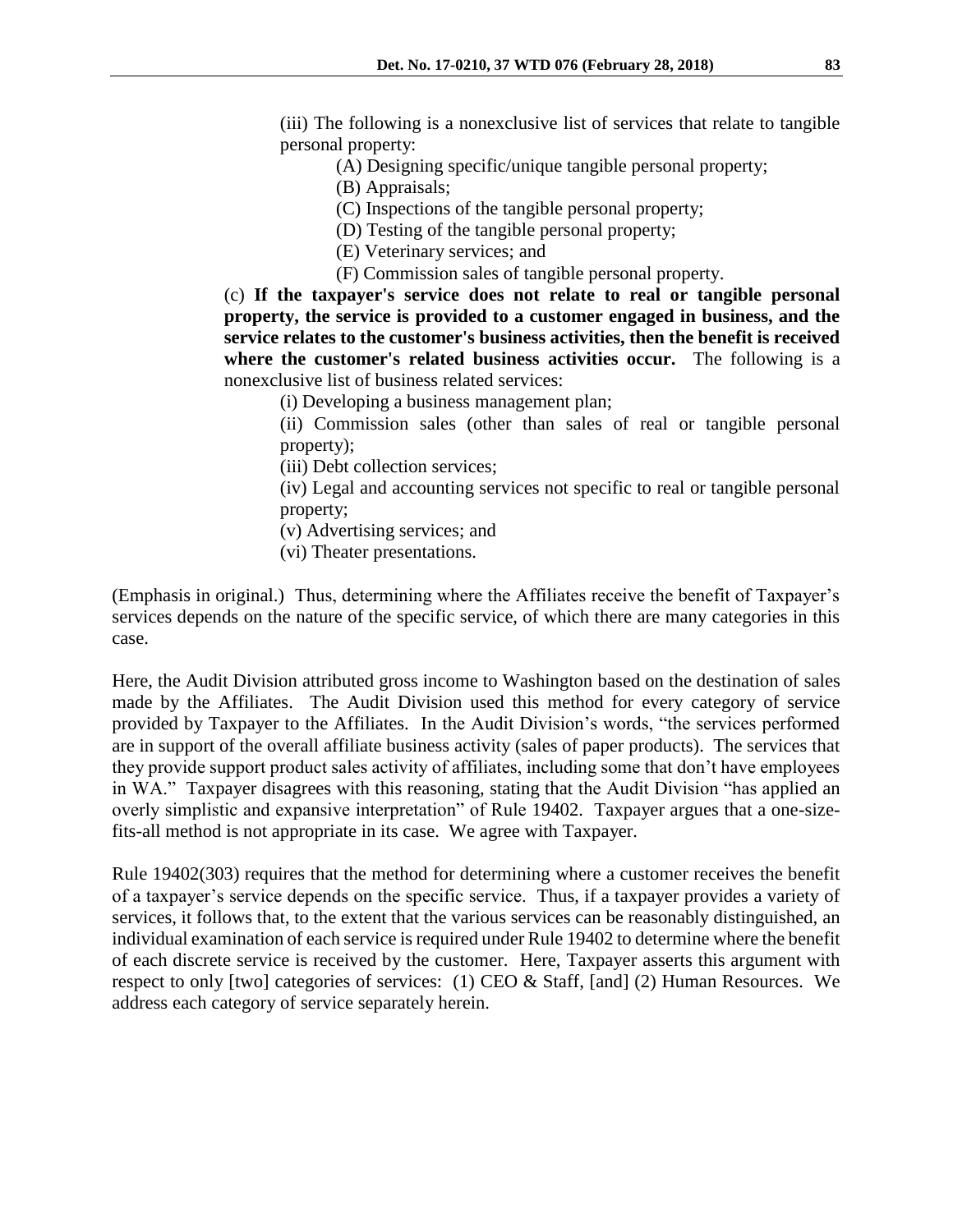## a. CEO & Staff Services

As discussed earlier, Taxpayer's CEO & Staff services consist of providing shared corporate officers and support staff to the Affiliates. We conclude that such services are not related to real property or tangible personal property. Therefore, both Rule 19402(303)(a) and (b) are inapplicable here, and, instead, the determination of where the benefit of such services is received by the Affiliates is determined under Rule 19402(303)(c), which calls for the benefit of a taxpayer's services to be attributed to where the customer's "related business activity" occurs.

Here, the Audit Division found that the Affiliates' "related business activity" was the sale of their products to consumers throughout the country. However, Rule 19402(304) provides an example that is relevant here, and defines the related business activity in a similar situation more narrowly:

**Example 25.** Director serves on the board of directors for DEF, Inc. Director's services relate to the general management of DEF, Inc. DEF, Inc. is Director's customer and receives the benefit of Director's services at its corporate domicile. Therefore, Director must attribute the receipts earned from Director's services to DEF to DEF's corporate domicile.

Here, Taxpayer, similar to Director in Example 25, provided CEO services to Affiliates. Such services are similar to the service in Example 25 of serving on the board of directors for DEF, Inc. Further, Example 25 identifies Director's services as relating to "the general management of DEF, Inc." We note that Example 25 does not expand DEF, Inc.'s related business activity to include any ultimate sales activity to consumers. Likewise, here, we conclude that Taxpayer's CEO and Staff services relate to "the general management" of each Affiliate. Accordingly, we conclude that Example 25 is instructive here, and, consistent with that example, conclude that amounts of intercompany transactions associated with Taxpayer's CEO and Staff services should be attributed to Affiliates' corporate domiciles.

In light of the guidance provided under Example 25, we conclude that the Audit Division's method of proportionally attributing intercompany transactions related to Taxpayer's CEO and Staff services based on the location of sales of the Affiliates' products to consumers is not reasonable. Under Rule 19402(106)(f), discussed earlier, a method is only reasonable if it "does not distort the taxpayer's market." Here, Taxpayer's "market" for its CEO and Staff services is not the same as the Affiliates' market for the sale of paper products. Instead, Taxpayer's market is more properly described as being confined to the Affiliates. Expanding Taxpayer's market for this specific service to the larger general market of the Affiliates' sales, as the Audit Division's method does, improperly distorts Taxpayer's market. To conclude otherwise would be inconsistent with Example 25. Therefore, we conclude that the Audit Division's method, as applied to Taxpayer's CEO and Staffing services, is not reasonable under Rule 19402(106)(f).

Since none of the Affiliates have a corporate domicile in Washington, no intercompany transactions associated with Taxpayer's CEO and Staff services are attributed to Washington, and, thus, none of the CEO and Staff service amounts are taxable in Washington. We remand to the Audit Division accordingly for appropriate adjustment to the receipts factor for the intercompany transfers associated with Taxpayer's CEO and Staff services.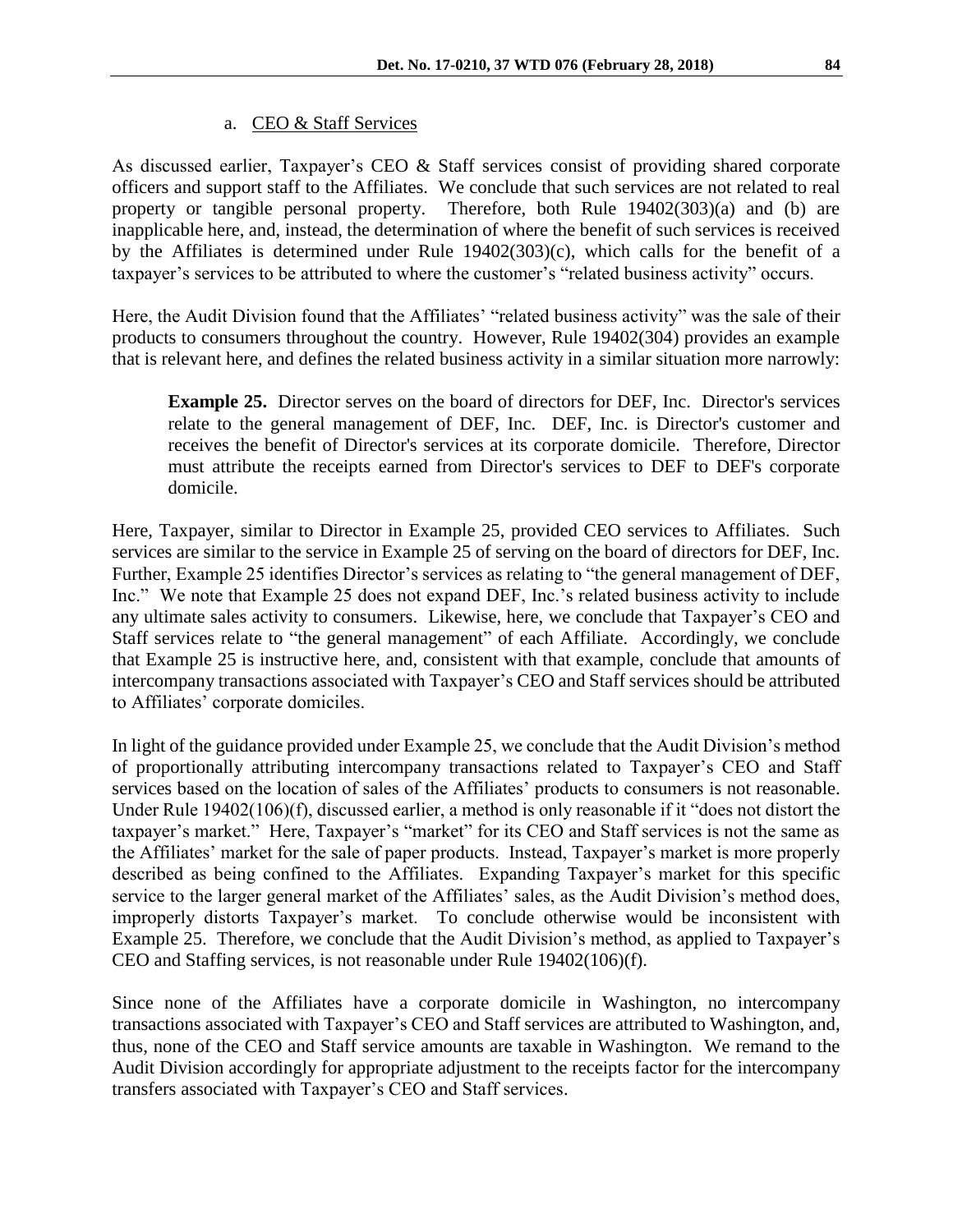As discussed earlier, Taxpayer's Human Resources Services consist of providing such services as hiring employees and medical benefit counseling for the Affiliates. We conclude that such services are not related to real property or tangible personal property. Therefore, both Rule 19402(303)(a) and (b) are inapplicable here, and, instead, the determination of where the benefit of such services is received by the Affiliates is determined under Rule 19402(303)(c), which calls for the benefit of a taxpayer's services to be attributed to where the customer's "related business activity" occurs. Once again, we look to the examples in Rule 19402(304)(c) for guidance:

**Example 24.** Company A provides human resources services to Racko, Inc. which has three offices that use those services in Washington, Oregon, and Idaho. Racko sells widgets and has customers for its widgets in all 50 states. The benefit of the service performed by Company A is received at Racko's locations in Washington, Oregon, and Idaho. Assuming that each office is approximately the same size and uses the services to approximately the same extent, then attributing 1/3 of the receipts to each of the states in which Racko has locations using the services is a reasonable method of proportionally attributing Company A's receipts from Racko.

Here, Taxpayer, similar to Company A in Example 24, provided Human Resources services to the Affiliates. Accordingly, we conclude that Example 24 is applicable here. As Example 24 makes clear, even though the customer in Example 24 sold widgets in all 50 states, the reasonable method of proportionally attributing the Company A's receipts from Racko, Inc. for human resources services was to divide the receipts amount among the states where Racko, Inc.'s offices were located, and the location of widget sales was irrelevant. Thus, consistent with Example 24, a reasonable method here would be to divide the amount of intercompany transactions related to Taxpayer's Human Resources services between the various locations around the country where the Affiliates have offices.

In light of the guidance provided under Example 24, we again conclude that the Audit Division's method of proportionally attributing intercompany transactions related to Taxpayer's Human Resources services based on the location of sales of the Affiliates' products to consumers is not reasonable. Taxpayer's "market" for its Human Resources services is confined to the Affiliates and expanding Taxpayer's market for this specific service to the larger general market of the Affiliates' consumer sales improperly distorts Taxpayer's market. Further, any relationship that Taxpayer's Human Resources services has to the Affiliates' products sales is secondary at best. This is made clear from Example 24, which implies that Racko, Inc.'s "related business activity" is not its consumer sales of widgets, but something more administrative focused at the office locations. Therefore, we conclude that the Audit Division's method, as applied to Taxpayer's Human Resources services, is not reasonable under Rule 19402(106)(f).

Having concluded that the Audit Division's method is unreasonable, we turn to Taxpayer's suggested method of using Affiliates' staff location. We conclude that such a method is reasonable under Rule 19402(106)(f) as it is consistent with Example 24, being based on the location of where the subjects of Human Resources services – the Affiliates'' employees – are likely concentrated, very similar to attributing based on office location described in Example 24. Therefore, we remand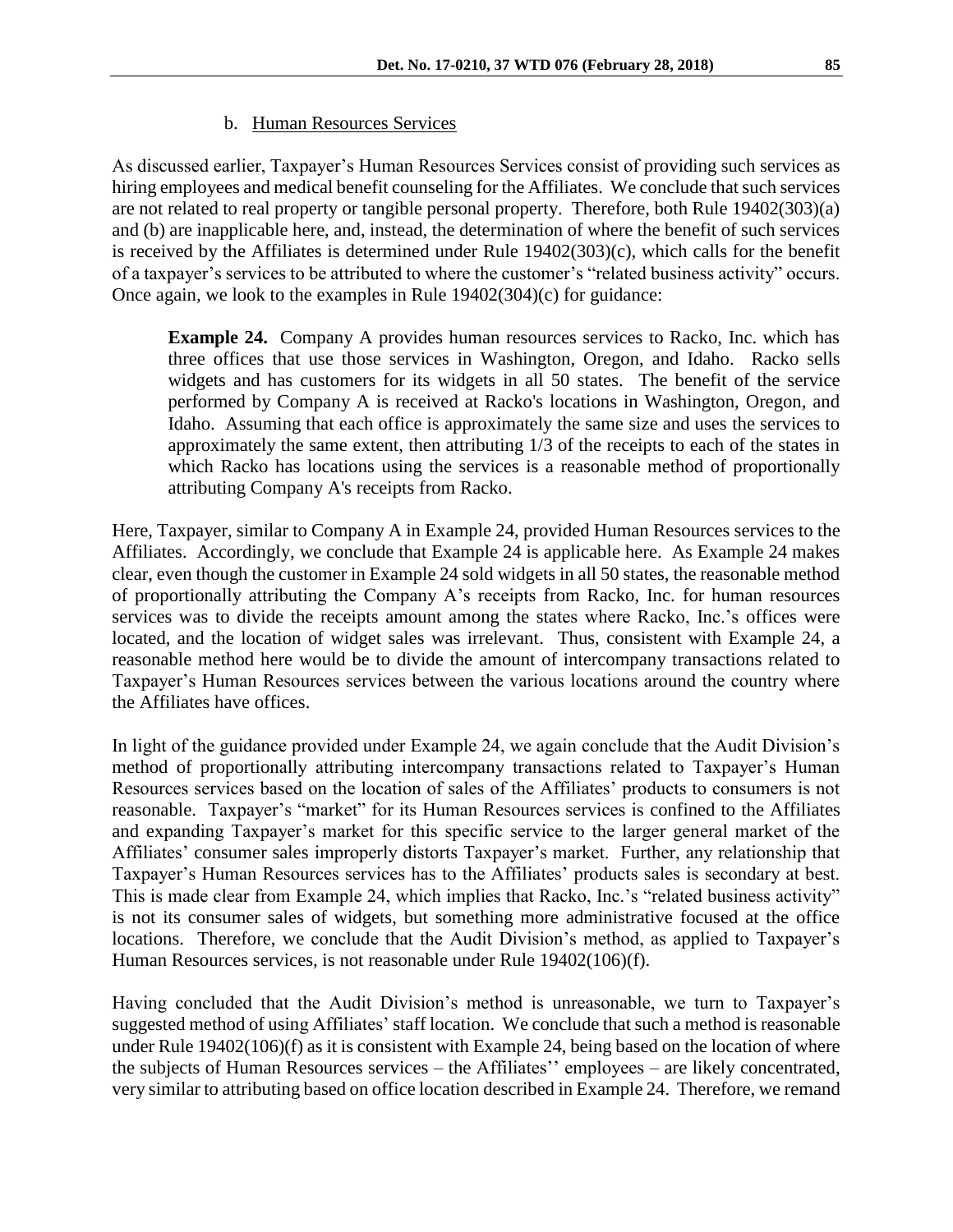to the Audit Division accordingly for appropriate adjustment to the receipts factor for the intercompany transactions associated with Taxpayer's Human Resources services.

3. Penalty Waiver

Taxpayer also requests a waiver of the delinquent penalty and the five-percent assessment penalty that were assessed in the tax assessment, arguing that because the Department administratively closed its account, thereby providing Taxpayer "with a confirmation that our zero-dollar filing position taken on prior filings was appropriately filed." We note that the notice that the Department sent to Taxpayer in 2011 regarding the administrative closure indicates that the closure was based on "no indication of taxable activity" because Taxpayer "did not report any gross income or file a return in the last two years." There is nothing in that notice indicating that the Department had reviewed and approved of Taxpayer's position regarding its Washington tax liability.

RCW 82.32A.020(2) gives taxpayers the right to a waiver of penalties where they have detrimentally relied on "specific, official written advice and written tax reporting instructions" from the Department. In Determination No. 05-0040, 24 WTD 407 (2005), we held that the Department's administrative closure of a taxpayer's account did not trigger a penalty waiver under RCW 82.32A.020(2), reasoning as follows:

All taxpayers have an obligation to "[k]now their tax reporting obligations, and when they are uncertain about their obligations, seek instructions from the department of revenue." RCW 82.32A.030. A taxpayer who is notified that DOR has administratively closed its account thus has an obligation to know whether it still has a tax reporting obligation. If the account should remain active, the taxpayer may request that it remain open. WAC 458-20- 101(14) (Rule 101(14)). If an account is closed, a taxpayer may request that it be reopened when its business activities require the taxpayer to report. Rule 101(15).

Consistent with our past holding, we conclude that the Department's administrative closure of Taxpayer's account did not constitute "specific, official written advice and written tax reporting instructions," and was merely an administrative response to Taxpayer's reporting of no business activity up to that point. That closure, however, did not relieve Taxpayer of its ongoing obligation to know its tax reporting obligations.

RCW 82.32.105 provides the only other circumstances under which the Department may waive penalties. Waiver of penalties is required when the Department finds that a taxpayer's failure to pay the proper amount or to pay timely was the result of "circumstances beyond the taxpayer's control." RCW 82.32.105(1). "Circumstances beyond the control of the taxpayer," in turn, is defined in WAC 458-20-228 (Rule 228), which states the following:

Circumstances beyond the control of the taxpayer are generally those which are immediate, unexpected, or in the nature of an emergency. Such circumstances result in the taxpayer not having reasonable time or opportunity to obtain an extension of the due date or otherwise timely file and pay.